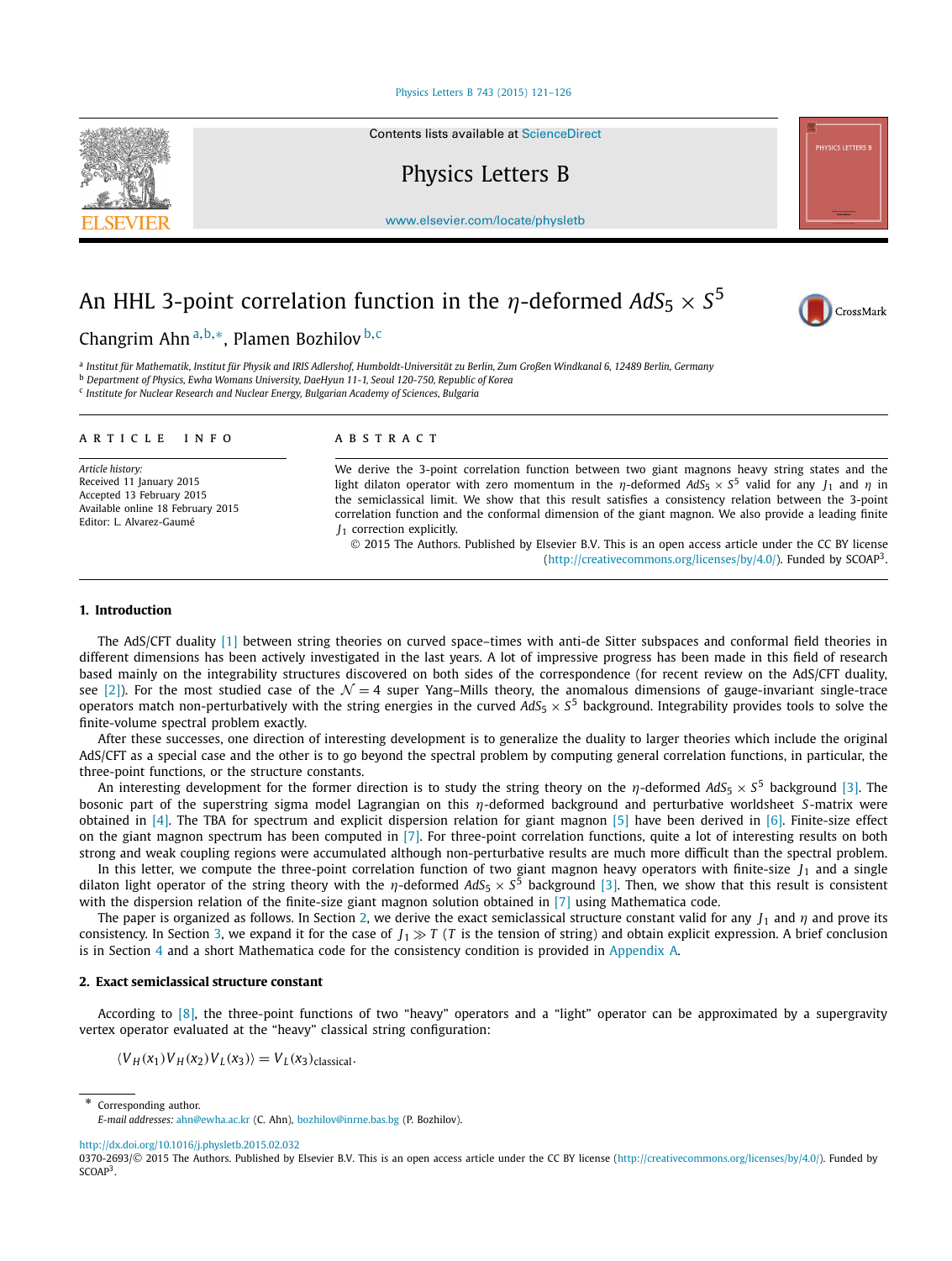For  $|x_1| = |x_2| = 1$ ,  $x_3 = 0$ , the correlation function reduces to

$$
\langle V_H(x_1) V_H(x_2) V_L(0) \rangle = \frac{C_{123}}{|x_1 - x_2|^{2\Delta_H}}.
$$

Then, the normalized structure constant

$$
C_3 = \frac{C_{123}}{C_{12}}
$$

can be found from

$$
C_3 = c_\Delta V_L(0)_{\text{classical}},\tag{2.1}
$$

where  $c_{\Delta}$  is the normalized constant of the "light" vertex operator. Actually, we are going to compute the normalized structure constant (2.1). For the case under consideration, the "light" state is represented by the dilaton with zero momentum.

According to [\[9\],](#page-5-0)  $C_3$  for the infinite-size giant magnons and dilaton with zero momentum in the undeformed  $AdS_5 \times S^5$  is given by

$$
C_3 = c_\Delta^d \int_{-\infty}^{+\infty} \frac{d\tau_e}{\cosh^4(\kappa \tau_e)} \int_{-\infty}^{+\infty} d\sigma \left(\kappa^2 + \partial X_K \bar{\partial} X_K\right) = \frac{4c_\Delta^d}{3\kappa} \int_{-\infty}^{+\infty} d\sigma \left(\kappa^2 + \partial X_K \bar{\partial} X_K\right),\tag{2.2}
$$

where  $t = \kappa \tau_e$  is the Euclidean *AdS* time and the term  $\partial X_K \bar{\partial} X_K$  is proportional to the string Lagrangian on  $S^2$  computed on the giant magnon solution living in the  $R_t \times S^2$  subspace.

Since here we are interested in *finite-size* giant magnons, we have to replace

$$
\int_{-\infty}^{+\infty} d\sigma \to \int_{-L}^{+L} d\sigma = 2 \int_{\theta_{min}}^{\theta_{max}} \frac{d\theta}{\theta'},
$$

where *L* gives the size of the giant magnon and *θ* is the non-isometric angle on the two-sphere [\[11\].](#page-5-0)

Going to the *η*-deformed *AdS<sub>5</sub>* × *S*<sup>5</sup> case, we have to compute the term *∂ X<sub>K</sub>*∂ *X<sub>K</sub>* for this background, which is proportional to the string Lagrangian on  $S^2_\eta$  for *finite-size* giant magnons:

$$
L_{S_{\eta}^2} = -\frac{T}{2} \partial X_K \bar{\partial} X_K,
$$

where  $X_K = (\phi_1, \theta)$  are the isometric and non-isometric string coordinates on  $S_\eta^2$  correspondingly.

Working in conformal gauge and applying the ansatz

$$
\phi_1(\tau, \sigma) = \tau + F_1(\xi), \quad \theta(\tau, \sigma) = \theta(\xi), \quad \xi = \alpha \sigma + \beta \tau, \quad \alpha, \beta
$$
 – constants,

one finds

$$
L_{S_{\eta}^{2}} = -\frac{T}{2} \left\{ (\alpha^{2} - \beta^{2}) \frac{\theta'^{2}}{1 + \tilde{\eta}^{2} (1 - \chi)} + (1 - \chi) \left[ (\alpha^{2} - \beta^{2}) (F_{1}')^{2} - 2\beta F_{1}' - 1 \right] \right\},
$$
\n(2.3)

where  $\tilde{\eta}$  is related to the deformation parameter  $\eta$  according to [\[4\]](#page-5-0)

$$
\tilde{\eta} = \frac{2\eta}{1 - \eta^2},\tag{2.4}
$$

and a new variable  $\chi$  is defined by

$$
\chi = \cos^2 \theta.
$$

The prime here and below is a derivative  $d/d\xi$ . The string tension *T* for the *η* deformed case is related to the coupling constant *g* by

$$
T = g\sqrt{1 + \tilde{\eta}^2}.\tag{2.5}
$$

The first integrals of the equations of motion  $F'_1$  and  $\theta'$  can be written as

$$
F_1' = \frac{\beta}{\alpha^2 - \beta^2} \left( -\frac{\kappa^2}{1 - \chi} + 1 \right),\tag{2.6}
$$

$$
\theta'^2 = \frac{1 + \tilde{\eta}^2 (1 - \chi)}{(\alpha^2 - \beta^2)^2} \bigg[ (\alpha^2 + \beta^2) \kappa^2 - \frac{\beta^2 \kappa^4}{1 - \chi} - \alpha^2 (1 - \chi) \bigg]. \tag{2.7}
$$

Inserting  $(2.6)$ ,  $(2.7)$  into  $(2.3)$ , we obtain:

$$
L_{S_{\eta}^{2}} = -\frac{T}{2} \frac{\beta^{2} \kappa^{2} + \alpha^{2} (\kappa^{2} - 2(1 - \chi))}{\alpha^{2} - \beta^{2}}.
$$
\n(2.8)

<span id="page-1-0"></span>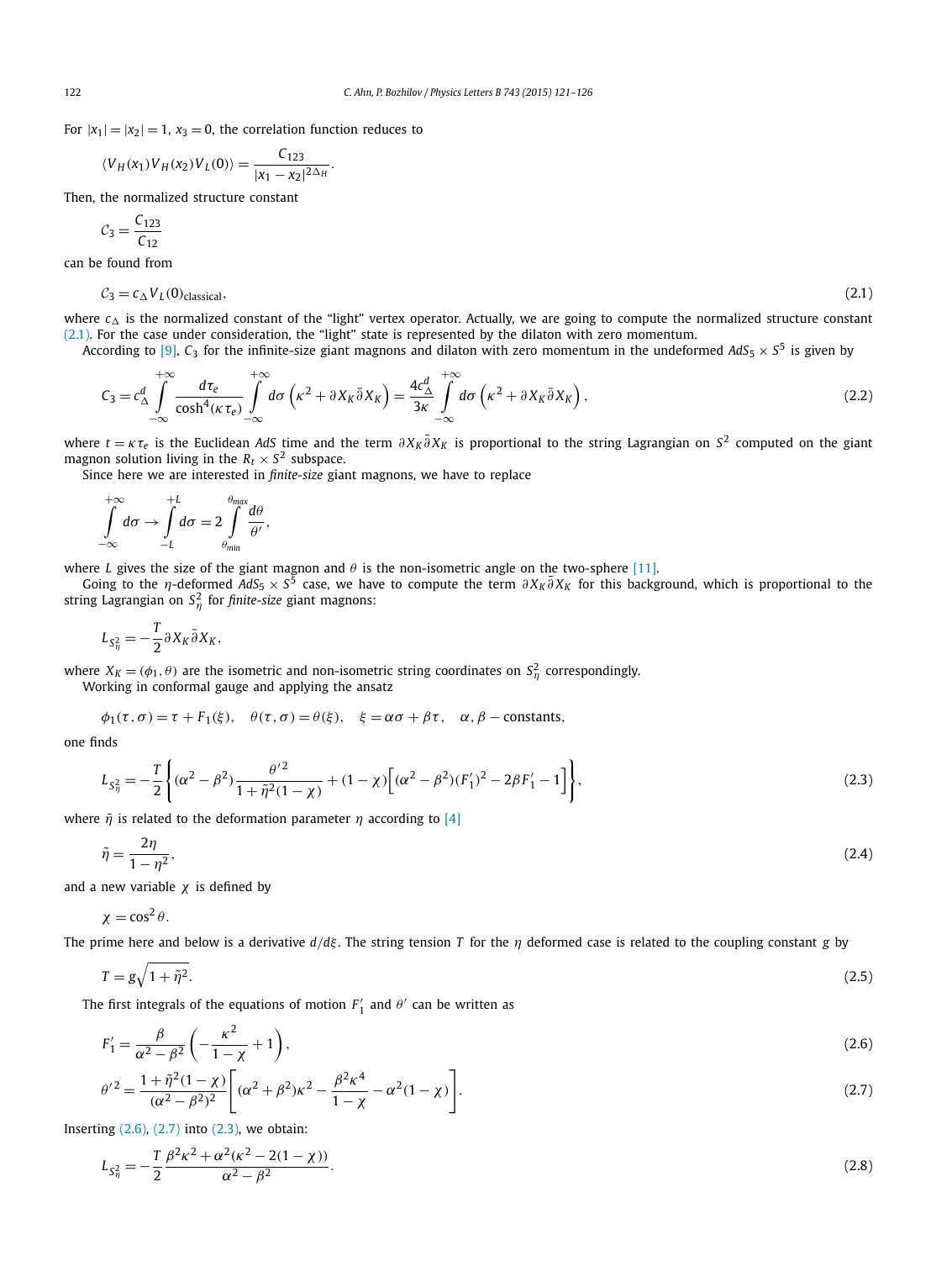<span id="page-2-0"></span>Now we introduce the new parameters

$$
v=-\frac{\beta}{\alpha}, \quad W=\kappa^2,
$$

which leads to

$$
L_{S_{\eta}^{2}} = -\frac{T}{2} \frac{(1 + v^{2})W - 2(1 - \chi)}{1 - v^{2}}.
$$
\n(2.9)

Therefore, for the case at hand, the normalized structure constant takes the form

$$
C_3^{\tilde{\eta}} = \frac{8c_{\Delta}^d}{3\sqrt{W}} \int_{\chi_m}^{\rho} \frac{d\chi}{\chi'} \left[ W + \frac{(1+v^2)W - 2(1-\chi)}{1-v^2} \right],
$$
\n(2.10)

where

 $\chi_m = \chi_{min}, \quad \chi_p = \chi_{max}.$ 

*χp*

One can rewrite Eq. [\(2.7\)](#page-1-0) as

$$
\chi' = \frac{2\tilde{\eta}}{1 - \nu^2} \sqrt{(\chi_{\eta} - \chi)(\chi_{\text{p}} - \chi)(\chi - \chi_{\text{m}})\chi},\tag{2.11}
$$

where [\[7\]](#page-5-0)

$$
\chi_m = 1 - W, \quad \chi_p = 1 - v^2 W, \quad \chi_\eta = 1 + \frac{1}{\tilde{\eta}^2}.
$$
 (2.12)

Using this, we can express all the results in terms of *χp,χ<sup>m</sup>* by eliminating *v*, *W* .

Replacing (2.11) in (2.10) and using (2.12), we can express  $C_3^{\tilde{\eta}}$  by

$$
C_3^{\tilde{\eta}} = \frac{8c_\Delta^d}{3\tilde{\eta}\sqrt{1-\chi_m}} \int_{\chi_m}^{\chi_p} \sqrt{\frac{\chi-\chi_m}{(\chi_\eta-\chi)(\chi_p-\chi)\chi}} \, d\chi. \tag{2.13}
$$

The integral can be easily expressed by **K** and **Π**, the complete elliptic integrals of the first and the third kind, respectively, are as follows:

$$
C_3^{\tilde{\eta}} = \frac{16c_{\Delta}^d}{3\tilde{\eta}} \frac{\chi_m}{\sqrt{\chi_p(1 - \chi_m)(\chi_\eta - \chi_m)}} \left[ \Pi \left( 1 - \frac{\chi_m}{\chi_p}, 1 - \epsilon \right) - \mathbf{K}(1 - \epsilon) \right],\tag{2.14}
$$

where we introduced a short notation  $\epsilon$  by

$$
\epsilon = \frac{\chi_m(\chi_\eta - \chi_p)}{\chi_p(\chi_\eta - \chi_m)}.\tag{2.15}
$$

Eq.  $(2.14)$  is the main result of this paper, which is an *exact* semiclassical result for the normalized structure constant  $\mathcal{C}^{\tilde\eta}_3$  valid for any value of  $\tilde{\eta}$  and *J*<sub>1</sub>. Here,  $\chi_p$  and  $\chi_m$  are determined by the angular momentum *J*<sub>1</sub> and world-sheet momentum *p* from the following equations<sup>1</sup>:

$$
J_1 = \frac{2T}{\tilde{\eta}} \frac{1}{\sqrt{\chi_p(\chi_\eta - \chi_m)}} \left[ \chi_p \mathbf{K}(1 - \epsilon) - \chi_m \mathbf{\Pi} \left( 1 - \frac{\chi_m}{\chi_p}, 1 - \epsilon \right) \right],\tag{2.16}
$$

$$
p = \frac{2\chi_m}{\tilde{\eta}} \sqrt{\frac{1 - \chi_p}{\chi_p (1 - \chi_m)(\chi_\eta - \chi_m)}} \left[ \mathbf{K} (1 - \epsilon) - \mathbf{\Pi} \left( \frac{\chi_p - \chi_m}{\chi_p (1 - \chi_m)}, 1 - \epsilon \right) \right].
$$
 (2.17)

The world-sheet energy of the giant magnon is given by

$$
E = \frac{2T}{\tilde{\eta}} \frac{\chi_p - \chi_m}{\sqrt{\chi_p (1 - \chi_m)(\chi_\eta - \chi_m)}} \mathbf{K} (1 - \epsilon).
$$
 (2.18)

One of nontrivial checks is that the *g* derivative of  $\Delta = E - J_1$  should be proportional to the normalized structure constant  $C_3^{\tilde{\eta}}$  since the *g* derivative of the two-point function inserts the dilaton (Lagrangian) operator into the two-point function of the heavy operators [\[10\].](#page-5-0) This can be expressed by

$$
C_3^{\tilde{\eta}} = \frac{8c_{\Delta}^d}{3\sqrt{1+\tilde{\eta}^2}} \frac{\partial \Delta}{\partial g}.
$$
\n(2.19)

<sup>1</sup> We express *J*<sup>1</sup> and *p* in terms of different but equivalent combinations of elliptic functions compared to Eqs. (3.23) and (3.25) in [\[7\].](#page-5-0)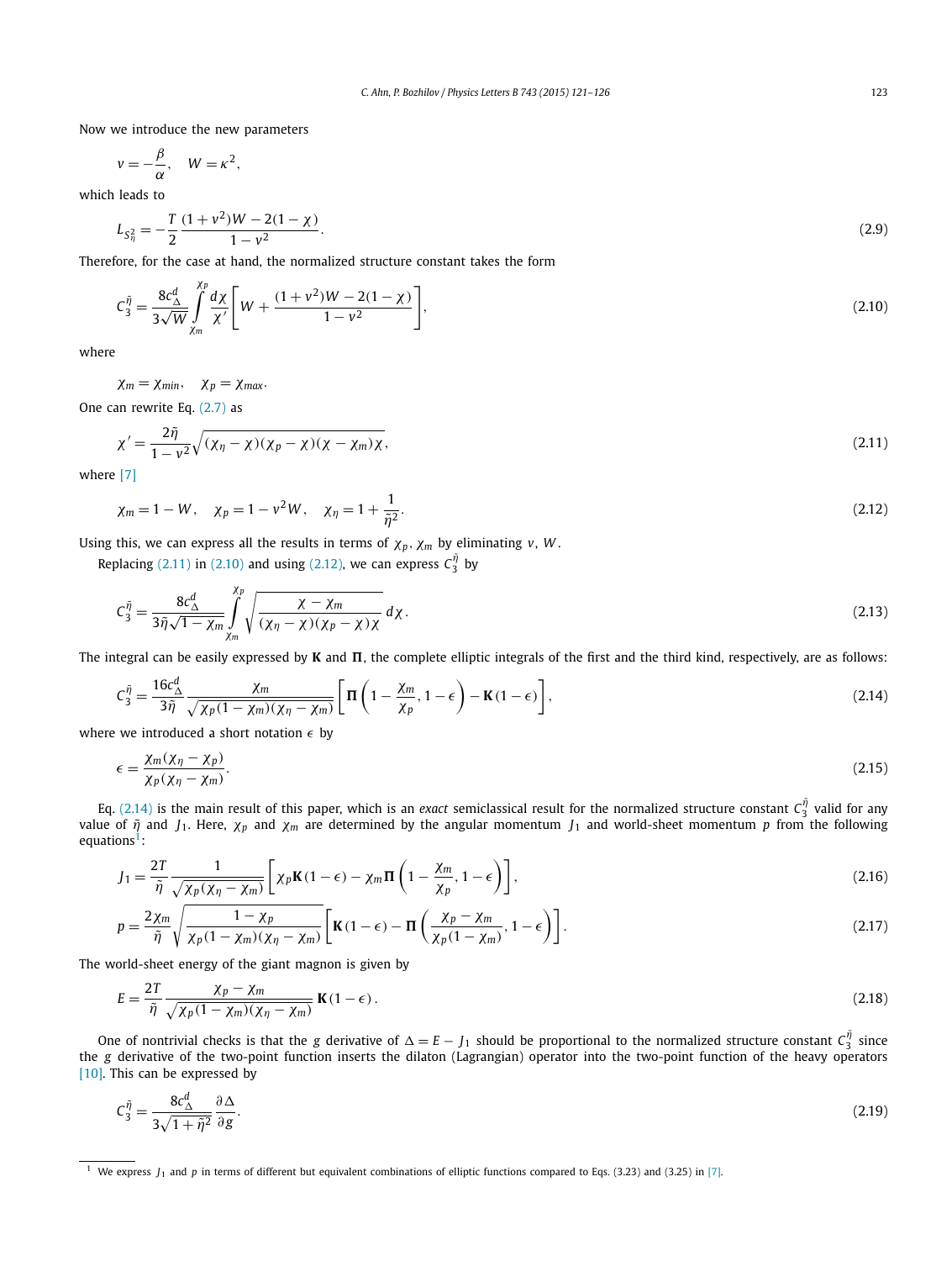<span id="page-3-0"></span>To check that Eqs.  $(2.14)$ ,  $(2.16)$ , and  $(2.18)$  satisfy Eq.  $(2.19)$ , we use the fact that

$$
\frac{\partial J_1}{\partial g} = \frac{\partial p}{\partial g} = 0\tag{2.20}
$$

as noticed in [\[11\]](#page-5-0) for the case of undeformed giant magnon. From these, we can obtain the expressions for *∂χ<sup>p</sup> /∂ g* and *∂χm/∂ g* which can be inserted into  $\partial\Delta/\partial g$ . The *η*-deformed case involves much more complicated expressions which can be dealt with Mathematica. In [Appendix A,](#page-5-0) we provide our Mathematica code which confirms that the structure constant  $\zeta_3^{\tilde\eta}$  in Eq. [\(2.14\)](#page-2-0) do satisfy the consistency condition [\(2.19\)](#page-2-0) exactly.

In the limit  $\tilde{\eta} \to 0$  with  $\tilde{\eta}^2 \chi_{\eta} \to 1$ , Eq. [\(2.14\)](#page-2-0) becomes

$$
C_3^0 = \frac{16c_{\Delta}^d}{3} \sqrt{\frac{\chi_p}{1 - \chi_m}} \left[ E(1 - \epsilon) - \epsilon K(1 - \epsilon) \right], \quad \epsilon = \frac{\chi_m}{\chi_p}
$$
\n(2.21)

where we used the identity  $(1-a)\Pi(a,a) = \mathbf{E}(a)$ . This is the structure constant of the undeformed theory derived in [\[11\].](#page-5-0)

## **3.** Leading finite-size effect on  $\mathsf{C}_3^{\tilde{\eta}}$

It is straightforward to compute a leading finite-size effect on  $C_3^{\tilde\eta}$  for  $J_1\gg g$  by the limit  $\epsilon\to 0$  in [\(2.14\).](#page-2-0) First we expand the parameters  $\chi_p$ , W and v for small  $\epsilon$  as follows:

$$
\begin{aligned} \chi_p &= \chi_{p0} + (\chi_{p1} + \chi_{p2} \log \epsilon) \epsilon, \\ W &= 1 + W_1 \epsilon, \\ v &= v_0 + (v_1 + v_2 \log \epsilon) \epsilon. \end{aligned} \tag{3.1}
$$

Inserting into Eq. [\(2.14\),](#page-2-0) we obtain

$$
C_{3}^{\tilde{\eta}} \approx \frac{16c_{\Delta}^{d}}{3\tilde{\eta}^{2}\sqrt{\left(1+\frac{1}{\tilde{\eta}^{2}}\right)\chi_{p0}}}\left\{\sqrt{(1+\tilde{\eta}^{2})\chi_{p0}}\arctanh\frac{\tilde{\eta}\sqrt{\chi_{p0}}}{\sqrt{1+\tilde{\eta}^{2}}} \right\}-\left[\frac{W_{1}}{2}\sqrt{(1+\tilde{\eta}^{2})\chi_{p0}}\arctanh\frac{\tilde{\eta}\sqrt{\chi_{p0}}}{\sqrt{1+\tilde{\eta}^{2}}}+\frac{\tilde{\eta}}{4\left(1+\tilde{\eta}^{2}(1-\chi_{p0})\right)}\right] \times \left((1+\tilde{\eta}^{2})(\chi_{p0}-2\chi_{p1})-4\left((1+\tilde{\eta}^{2})\chi_{p0}+2W_{1}\left(1+\tilde{\eta}^{2}(1-\chi_{p0})\right)\right)\log 2\right)\right]\epsilon-\frac{\tilde{\eta}}{4\left(1+\tilde{\eta}^{2}(1-\chi_{p0})\right)}\left(\left((1+\tilde{\eta}^{2})(\chi_{p0}-2\chi_{p2})+2W_{1}\left(1+\tilde{\eta}^{2}(1-\chi_{p0})\right)\right)\epsilon\log \epsilon\right).
$$
\n(3.2)

In view of Eqs. [\(2.12\)](#page-2-0) and [\(2.15\),](#page-2-0) we can express all the auxiliary parameters in terms of *v* (or its coefficients  $v_0$ ,  $v_1$ , and  $v_2$ ):

$$
\chi_{p0} = 1 - v_0^2, \quad \chi_{p1} = 1 - v_0^2 - 2v_0v_1 - \frac{(1 - v_0^2)^2}{1 + \tilde{\eta}^2 v_0^2}, \quad \chi_{p2} = -2v_0v_2, \quad W_1 = -\frac{(1 + \tilde{\eta}^2)(1 - v_0^2)}{1 + \tilde{\eta}^2 v_0^2}.
$$
\n
$$
(3.3)
$$

This leads to

$$
C_3^{\tilde{\eta}} \approx \frac{16c_{\Delta}^d}{3\tilde{\eta}} \left\{ \arctanh \frac{\tilde{\eta}\sqrt{1 - v_0^2}}{\sqrt{1 + \tilde{\eta}^2}} + \frac{1}{4\sqrt{(1 + \tilde{\eta}^2)(1 - v_0^2)}(1 + \tilde{\eta}^2 v_0^2)^2} \right.\newline \times \left[ (1 + \tilde{\eta}^2) \left( (1 - v_0^2) \left( 1 + \tilde{\eta}^2 v_0^2 \right) \left( 2\sqrt{(1 + \tilde{\eta}^2)((1 - v_0^2)\arctan\frac{\tilde{\eta}\sqrt{1 - v_0^2}}{\sqrt{1 + \tilde{\eta}^2}} - \tilde{\eta} \log 16 \right) \right.\newline - \tilde{\eta} \left( 1 - v_0(3v_0 - 2v_0^3 - 4v_1 + v_0(1 - v_0^2 - 4v_0v_1)\tilde{\eta}^2) \right) \right) \left\{ \epsilon \right.\newline + \frac{\tilde{\eta}(1 + \tilde{\eta}^2)(1 - v_0^2 - 4v_0v_2)}{4\sqrt{(1 + \tilde{\eta}^2)(1 - v_0^2)(1 + \tilde{\eta}^2 v_0^2)}} \epsilon \log \epsilon \right\}.
$$
\n(3.4)

To fix  $v_0$ ,  $v_1$ , and  $v_2$ , one can use the small  $\epsilon$  expansion of the angular difference

 $\Delta \phi_1 = \phi_1(\tau, L) - \phi_1(\tau, -L) \equiv p$ ,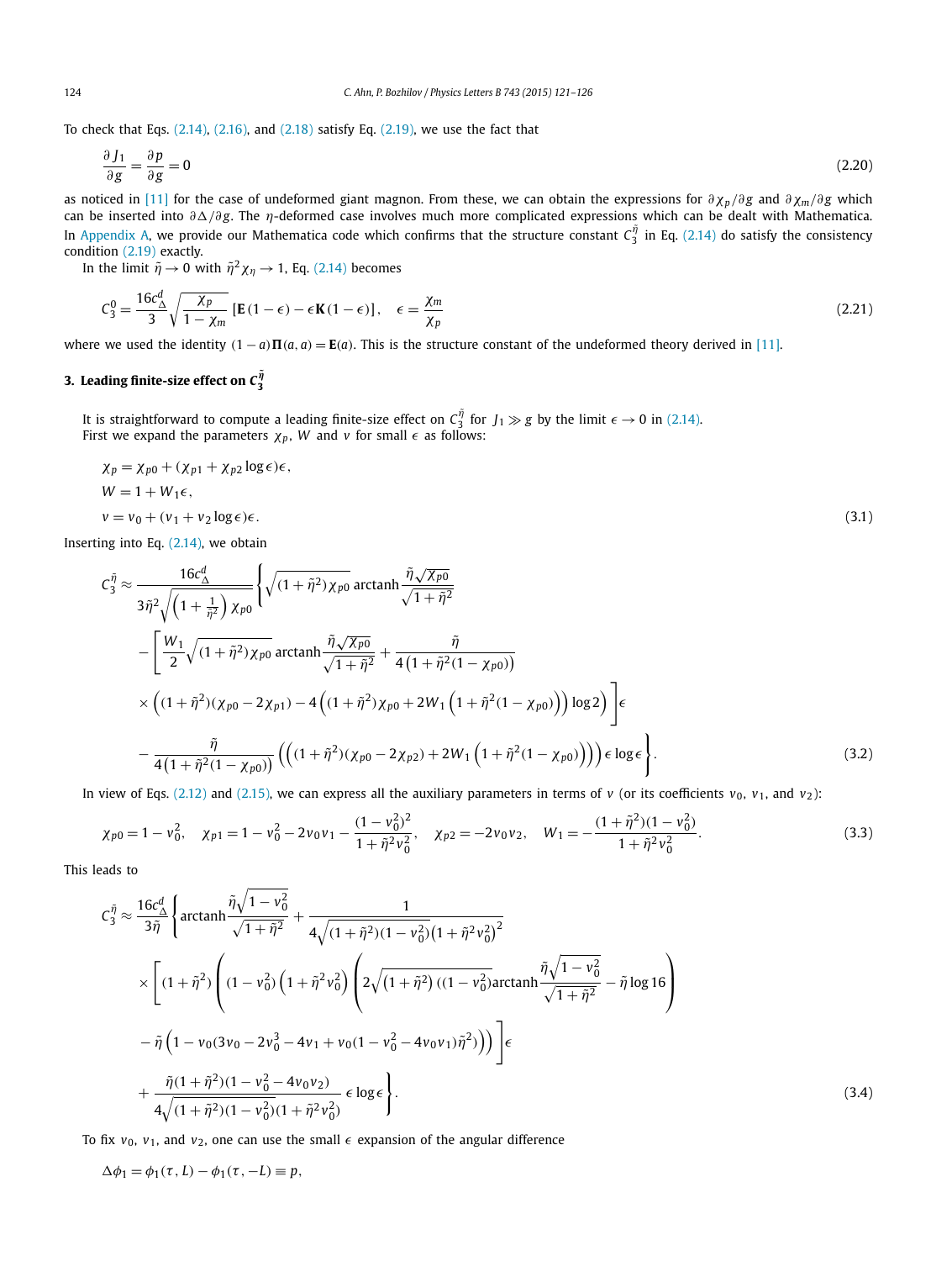<span id="page-4-0"></span>where we identified the angular difference  $\Delta\phi_1$  with the magnon momentum *p* on the worldsheet. The result is [\[7\]](#page-5-0)

$$
v_0 = \frac{\cot \frac{p}{2}}{\sqrt{\tilde{\eta}^2 + \csc^2 \frac{p}{2}}},\tag{3.5}
$$

and

$$
v_1 = \frac{v_0(1 - v_0^2) \left[1 - \log 16 + \tilde{\eta}^2 \left(2 - v_0^2 (1 + \log 16)\right)\right]}{4(1 + \tilde{\eta}^2 v_0^2)}, \quad v_2 = \frac{1}{4} v_0(1 - v_0^2).
$$
\n(3.6)

By using (3.5), (3.6) in [\(3.4\),](#page-3-0) one finds

$$
C_3^{\tilde{\eta}} \approx \frac{16c_{\Delta}^d}{3\tilde{\eta}} \left\{ \arcsinh\left(\tilde{\eta}\sin\frac{p}{2}\right) + \frac{(1+\tilde{\eta}^2)\sin^2\frac{p}{2}}{4\sqrt{\tilde{\eta}^2 + \csc^2\frac{p}{2}}} \right.\n\times \left[ \left( 2\sqrt{\tilde{\eta}^2 + \csc^2\frac{p}{2}} \arcsinh\left(\tilde{\eta}\sin\frac{p}{2}\right) - \tilde{\eta}(1 + \log 16) \right) \epsilon + \tilde{\eta}\epsilon \log\epsilon \right] \right\}.\n\tag{3.7}
$$

The expansion parameter  $\epsilon$  in the leading order is given by [\[7\]](#page-5-0)

$$
\epsilon = 16 \exp\left[-\left(\frac{J_1}{g} + \frac{2\sqrt{1+\tilde{\eta}^2}}{\tilde{\eta}}\text{arcsinh}\left(\tilde{\eta}\sin\frac{p}{2}\right)\right)\sqrt{\frac{1+\tilde{\eta}^2\sin^2\frac{p}{2}}{\left(1+\tilde{\eta}^2\right)\sin^2\frac{p}{2}}}\right].\tag{3.8}
$$

Here we used Eq. [\(2.5\)](#page-1-0) for the string tension *T* .

The final expression for the normalized structure costant is given by

$$
C_3^{\tilde{\eta}} \approx \frac{16c_{\Delta}^d}{3\tilde{\eta}} \left\{ \arcsinh\left(\tilde{\eta}\sin\frac{p}{2}\right) - 4\frac{\tilde{\eta}(1+\tilde{\eta}^2)\sin^3\frac{p}{2}}{\sqrt{1+\tilde{\eta}^2\sin^2\frac{p}{2}}} \left[1 + \frac{J_1}{g}\sqrt{\frac{\tilde{\eta}^2 + \csc^2\frac{p}{2}}{1+\tilde{\eta}^2}}\right] \right\}
$$

$$
\times \exp\left[-\left(\frac{J_1}{g} + \frac{2\sqrt{1+\tilde{\eta}^2}}{\tilde{\eta}}\arcsinh\left(\tilde{\eta}\sin\frac{p}{2}\right)\right)\sqrt{\frac{1+\tilde{\eta}^2\sin^2\frac{p}{2}}{(1+\tilde{\eta}^2)\sin^2\frac{p}{2}}} \right].
$$
(3.9)

Let us point out that in the limit  $\tilde{\eta} \rightarrow 0$ , (3.9) reduces to

$$
C_3 \approx \frac{16}{3} c_\Delta^d \sin \frac{p}{2} \left[ 1 - 4 \sin \frac{p}{2} \left( \sin \frac{p}{2} + \frac{J_1}{g} \right) \exp \left( -\frac{J_1}{g \sin \frac{p}{2}} - 2 \right) \right],
$$

which reproduces the result for the undeformed case found in [\[11\].](#page-5-0) Another check is that this satisfies Eq. [\(2.19\)](#page-2-0) with  $\Delta$  computed in [\[7\]](#page-5-0)

$$
\Delta \equiv E - J_1 \approx 2g\sqrt{1 + \tilde{\eta}^2} \left\{ \frac{1}{\tilde{\eta}} \operatorname{arcsinh}\left(\tilde{\eta} \sin\frac{p}{2}\right) - 4\frac{(1 + \tilde{\eta}^2)\sin^3\frac{p}{2}}{\sqrt{1 + \tilde{\eta}^2 \sin^2\frac{p}{2}}} \right\}
$$

$$
\times \exp\left[ -\left(\frac{J_1}{g} + \frac{2\sqrt{1 + \tilde{\eta}^2}}{\tilde{\eta}} \operatorname{arcsinh}\left(\tilde{\eta} \sin\frac{p}{2}\right) \right) \sqrt{\frac{1 + \tilde{\eta}^2 \sin^2\frac{p}{2}}{(1 + \tilde{\eta}^2)\sin^2\frac{p}{2}}} \right] \right\}.
$$
(3.10)

### **4. Concluding remarks**

Here we obtained the *exact* semiclassical 3-point correlation function between two finite-size giant magnons "heavy" string states and the "light" dilaton operator with zero momentum in the *η*-deformed *AdS*<sub>5</sub> ×  $S<sup>5</sup>$ . It is given in terms of the complete elliptic integrals of the first and third kind. We proved the consistency of our result by taking a derivative of the conformal dimension w.r.t. the coupling constant. We also provided the leading finite-size effect expansion of the structure constant.

It will be interesting to compute other three-point correlation functions of the *η*-deformed background such as HHH to which our result may be useful.

### **Acknowledgements**

This work was partially supported by the Korean–Eastern European cooperation in research and development through the National Research Foundation of Korea (NRF) (NRF-2013K1A3A1A39073412) (CA) and the Brain Pool Program (131S-1-3-0534) (PB) both funded by the Ministry of Science, ICT and Future Planning. CA is also supported in part by the SFB 647 "Raum-Zeit-Materie. Analytische und Geometrische Strukturen" and the Marie Curie Network GATIS of the European Union's Seventh Framework Programme FP7-2007-2013 under grant agreement No. 317089.